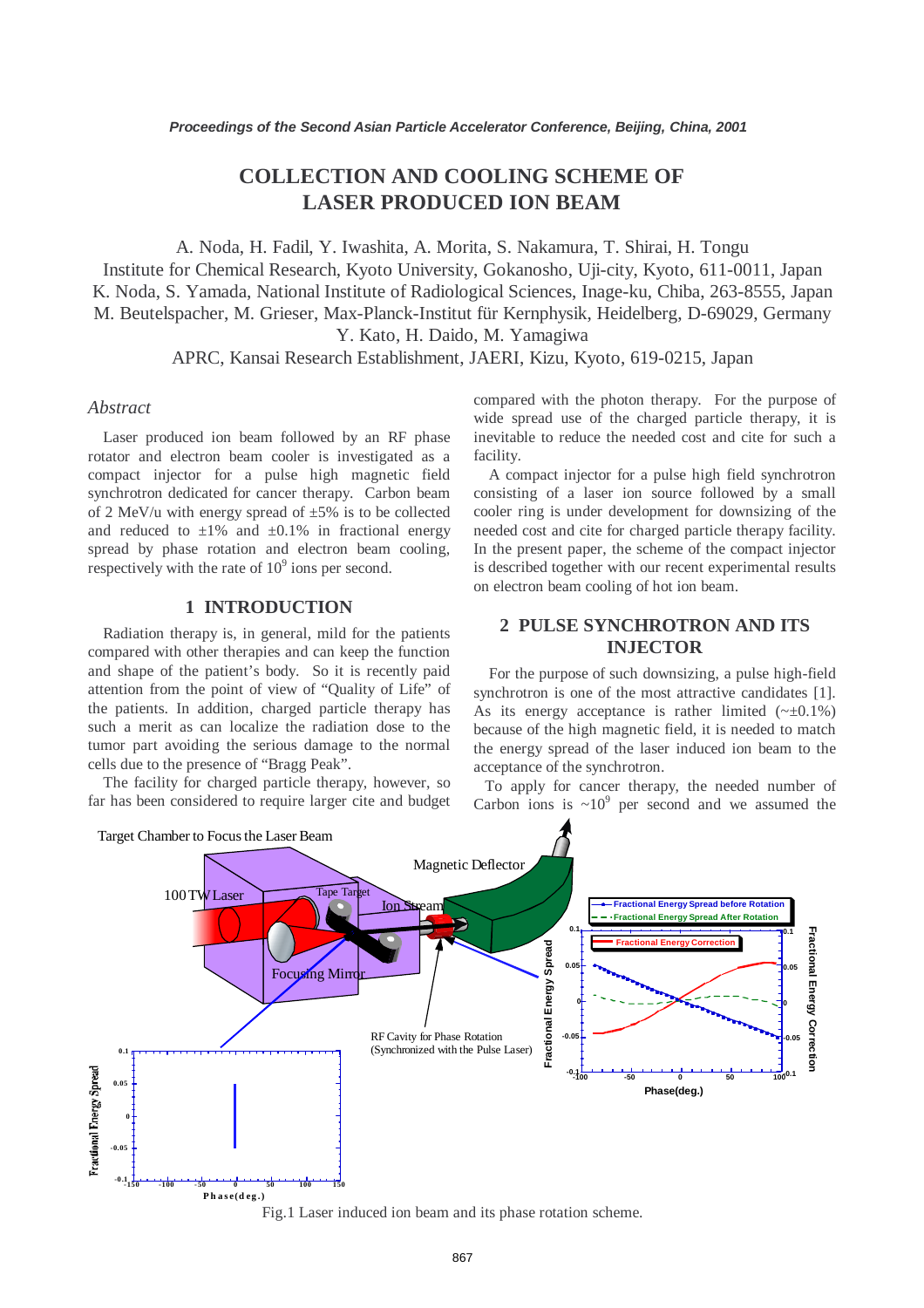specifications listed up in Table 1 as the tentative design goal.

Table 1 Tentative Design Goal of Collection and Phase Rotation of Laser Produced Ions

| Ion Species              |                  |
|--------------------------|------------------|
| <b>Central Energy</b>    | 2MeV/u           |
| Design Intensity         | $2x108$ per shot |
| <b>Energy Acceptance</b> | ±5%              |
| Distance between Target  | 2m               |
| and RF Cavity            |                  |

# **3 COLLECTION OF LASER PRODUCED IONS AND THEIR PHASE ROTATION**

Recent development of high power short pulse laser has realized such a high power density as  $10^{19}$  W/cm<sup>2</sup> or higher, which results in the generation of high energy (several tens MeV) ion beam [2,3]. The energy spectrum of the produced ions, however, has no peak but decays exponentially according to the increase of the energy, which has serious limitation for real application. In order to improve this situation, phase rotation by an RF electric field synchronized to the pulse laser has been proposed [4]. In Fig.1, the scheme of the high energy ion production by a high-power short-pulse laser is illustrated together with the typical distribution of the produced ions in a longitudinal phase space at both the target and RF cavity positions. There RF frequency of 100 MHz was assumed for phase rotation, which might be modified to 158.66 MHz from the requirement of the synchronization system between the pulse laser and the RF, resulting the shorter distance of  $\sim$ 1.2 m between the target and the RF cavity. As is known from the figure, the energy spread is reduced to  $~1\%$  after phase rotation.

# **4 ELECTRON BEAM COOLING OF HOT ION BEAM**

In order to match the energy acceptance of the pulse synchrotron, the laser induced and phase rotated ion beam is further cooled down by an electron beam cooling. Electron beam cooling has so far been considered to be suitable for cooling of fairly cold beam to much lower temperature because of its rather limited efficient cooling region [5]. If the ion beam velocity is too much different from that of the electron beam, the ion does not co-propagate with the electron not so long. In reality, the effective cooling region is found to be  $\sim \pm 0.1\%$  of the electron velocity [6].







Fig.3 Principle of the induction accelerator.

So as to enable efficient electron beam cooling for the hot beam with momentum spread of  $\pm 1\%$ , we propose energy sweeping of ion beam by an induction accelerator. In Fig.2, the electron cooling scheme with energy sweeping with use of induction accelerator is illustrated. The principle of the induction accelerator is shown in Fig. 3 [7].

The above scheme is experimentally tested at TSR of MPI, Heidelberg in July this year [8]. The injector of TSR is MP Tandem and the momentum spread of the injected beam is very small. So as to simulate the hot beam with large momentum spread, we used the following procedure,

- (1) inject the beam at the center of the TSR acceptance which corresponds to the central electron energy for electron cooling (point A in Fig. 4),
- (2) after injection, the energy of the electron is shifted to the lower energy side indicated as B in Fig. 4 by changing the high voltage of the electron gun,
- (3) the electron energy is shifted back to the position A by the change of high voltage at electron gun and start the measurement of cooling time of the beam with 1% momentum difference.

In Fig. 5, the measured cooling times for various induction voltages with the electron current of 90 mA are shown. It is known that the necessary time to shift the  ${}^{12}C^{6+}$  beam of 73.3 MeV from  $-1\%$  to the center



Fig. 4 Measured Schottky spectra with the electron current  $(I_e)$  and induction voltage  $(U_{ind})$  of 90 mA and 0.1 V, respectively.